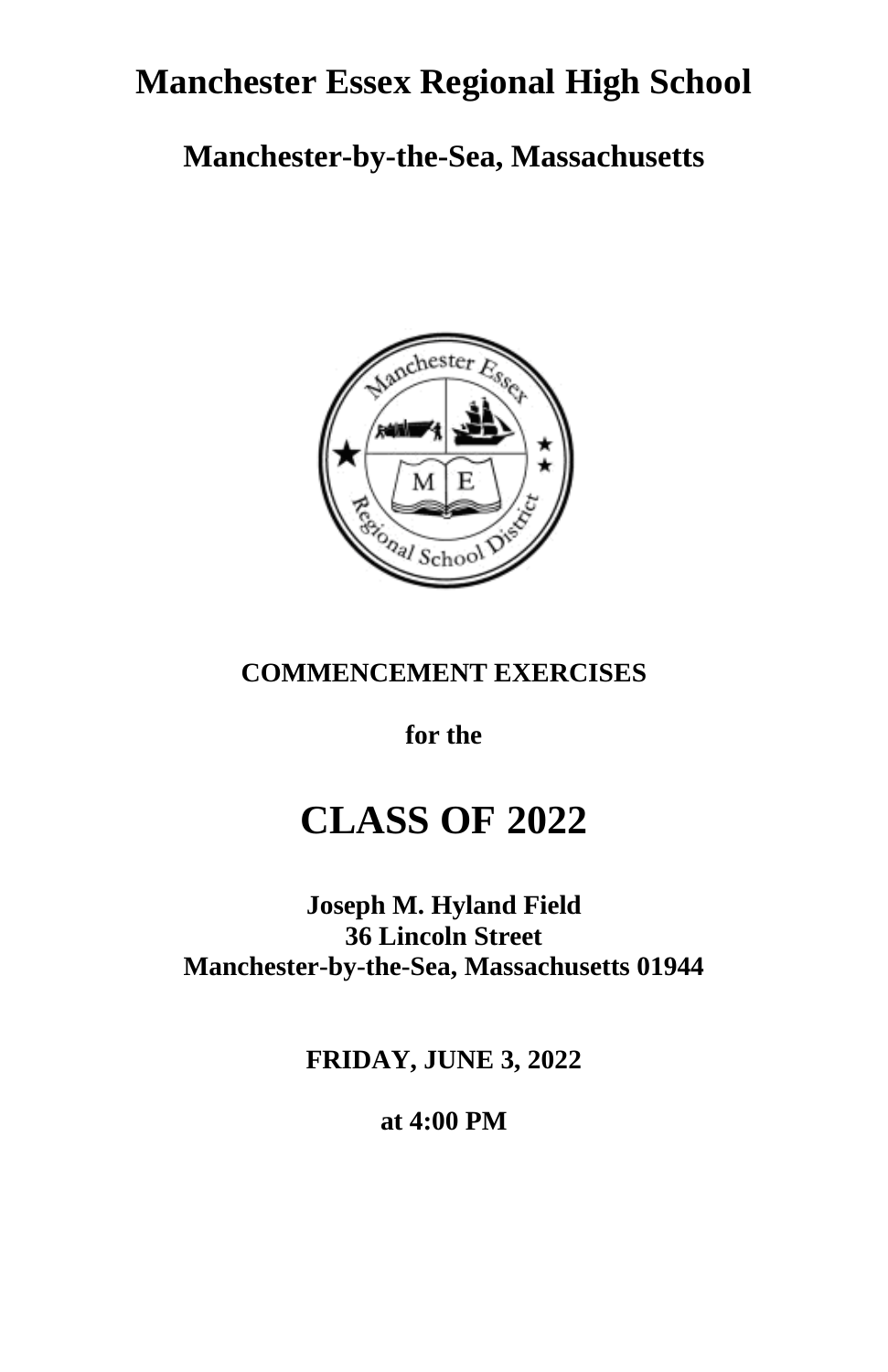## **MERHS CLASS OF 2022**

Natasha Isabelle Akerley Jillian May Alden John Christopher Alger Haley Jayden Altieri Ø Andrew James Amigo Jr. Brian Carter Andersen Ryan Edward Andrews Alec William Bachry◊ Sarah Kelly Baker Owen Charles Bappe Luli Moon Bartlett Lynn Benali ⊕£2 Lydia Shona Berger Matthew Aiden Blackman Fausto Luca Blasco-Faller Tucker James Bothwell Hayden James Brady Alexandra Devon Briggs  $\phi \Box$ Parker Nancy Brooks **<sup>⊕</sup>***D*<sup>*√*</sup> George Angus Brown  $\frac{\partial f}{\partial x}$ Jacob Zechariah Brown◊ Theophilus MacKinnon Brown  $\phi$ Hailey McConnell Burnett  $\phi \phi$ Catrina Anne Campbell Jackson Timothy Cawley Peter Nicholas Chareas Wrede Elisabeth Charlton Emilia Marta Cicala  $\phi$  B Emalia Rose Collins◊ Gannon Thomas Costello Eli James Cox Colin Michael Coyne Andrew Cole Cressey  $\# \Box$ Aidan James Cunningham *⊕* Madison Grace Curran *♦ 220* Naderson Louis Curtis Christopher Robert Daly Jackson James Davis Meghan Leigh Delaney Remsen Joseph Demeo◊ Roemer Lodewijk Florentyn de Widt Benjamin James DiFluri 

#### **Senior Class Officers Senior Class Advisor**

Lukas Shan, President Mrs. Erin Fortunato Aidan Cunningham, Vice President Theophilus Brown, Secretary **Junior Marshals** Alexandra Briggs, Treasurer **Owen O'Leary** 

Colby John Doane Finnegan Porter Doane Amelia Katherine Donnellan Valade  $\triangle$ *B*  $\triangle$ *B* Hailey Arlene Donovan Emily Elizabeth Doucette Cian Andrew Doyle◊ Colby Dovon ♦ Elizabeth May Dunlap Dilyn Coyne Engelhart Alexander Hendrix Everitt Cole Richard Falk Emma Grace Fitzgerald Julian Carrara Friends  $\# \mathbb{Z} \diamond$ Shea Trinity Furse  $\frac{\partial f}{\partial x}$ Olivia Alessandra Gado Isabella Nasrin Hadaegh Noella Judith Hadaegh Aiden O'Leary Harrison Colin Conroy Harrison Finn Andrew Hawley Lauralie Jacqueline Johnson Ava Jane Kail Nathan Christopher Kelleher Daphne Kerber Emma Lee Ketchum  $\frac{\partial f}{\partial x}$ Jessica Selina Khani Maxwell Capone Kirk Carson Lynn Komishane  $\#22$ Katherine Love Kuhl **<sup>⊕</sup>***D*⊘<sup>*R*</sup> Eric Lico◊ Cameron O'Neill Light  $\#22$ Zachary Brian Macdonald Nicholas R. MacFarland Molly Rose Machain William Mowry Mann ♦ Lilly Madeline Marletta  $\phi \Box \phi$ Cecilia Mae Mastendino Cole Reid Mathews Gelsey Michele McCue Sonia Dell Mewkill Thomas Jake Moulton◊

Edward John Mulry V Adelaide Rose Notte Jagger George Nowak Vaughn Thomas O'Leary Ema Cecilia O'Neil  $\frac{\partial P}{\partial B}$ Ambrose Joseph Pallazola◊ Theodoros Michael Parianos ⊘ Catherine Jean Parkins Adlai Eleanor Politi John Thompson Pope Matthew Puchniak ⊘ Todd Widmer Rogers Jr. Tristan Wilson Rogers Samantha Charlotte Rosen  $\# \mathcal{Q} \mathcal{B}$ Julia Pierce Rousmaniere  $\# \mathbb{Z} \times \mathbb{Z}$ Simon Raymond Rubin  $\frac{\partial f}{\partial x}$ Clare Rumble Sofia Rosalia Sarmanian Beren Jeffrey Schmidt Lukas L. Shan  $\frac{\partial f}{\partial x}$ Emmet Donagh Sheahan Christopher Kirkpatrick Siems Luke Joseph Smith◊ Monique Marie Souza Katherine Eliza Steck◊ Thomas L. Steriti Gracie Anna Susko Isabella Kathryn Thurlow Andrew Paul Torri  $\triangleleft \Box$ Ainsley Catherine Tully Mairin Faythe Tully Reese Madeline Tully  $\# \mathbb{Z} \diamond$ Samantha Rae Turner �� Nathaniel Morgan Tyler Sean William Vendt  $\phi$ Joseph Wesley Walker Charlotte Elizabeth Weld  $\phi$  [2] Anton Westrick Jane Scott Whitten Elorie Joy Willwerth  $\frac{\partial f}{\partial x}$ Emma Daniela Wonson Lily Mae Zschau <sup></sup>

Madeline Schlegel

 *National Honor Society National Art Honor Society Manchester Essex Scholar <sup>B</sup> Massachusetts State Seal of Biliteracy* ◊ *DECA Honor Cords*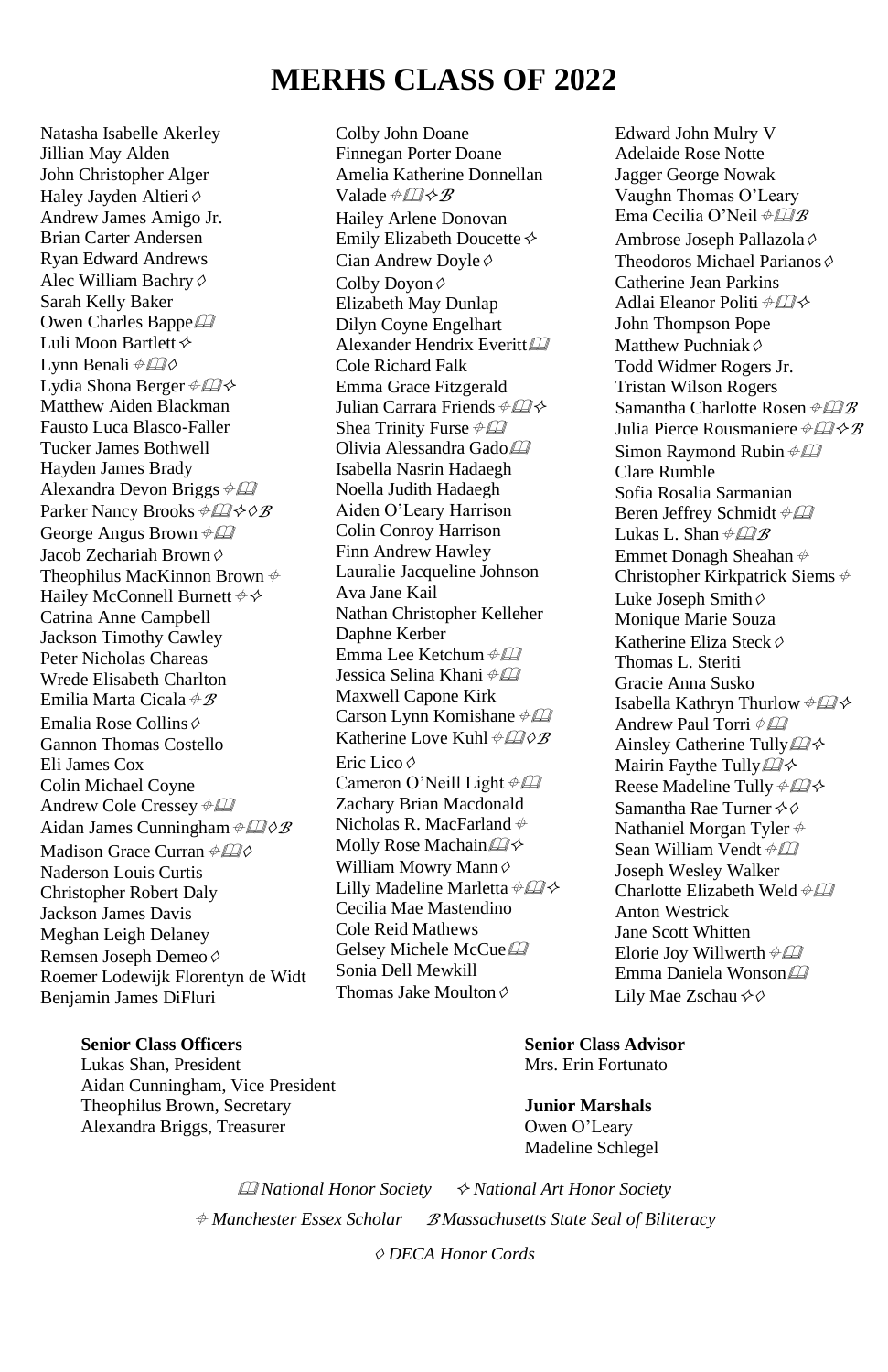## **PROGRAM**

*PROCESSIONAL*

| <i><b>GRADUATES</b></i>               | "Pomp and Circumstance" by Edward Elgar<br>MERSD Band, Mr. Joseph Janack, Director                                          |                                                                                                                                                                                                          |  |
|---------------------------------------|-----------------------------------------------------------------------------------------------------------------------------|----------------------------------------------------------------------------------------------------------------------------------------------------------------------------------------------------------|--|
| NATIONAL ANTHEM                       | SoundWaves:                                                                                                                 | Natalie Brunner<br>Lila Carpenter<br>Martha Davis<br>Julian Friends<br>Nathan Kelleher<br><b>Adelaide Notte</b><br>Owen O'Leary<br>Adlai Politi<br>Sofia Sarmanian<br>Madeline Schlegel<br>Annabel Smith |  |
| <b>WELCOME</b>                        | Ms. Patricia Puglisi, Principal                                                                                             |                                                                                                                                                                                                          |  |
| <i><b>SALUTATORIAN ADDRESS</b></i>    | Samantha Rosen                                                                                                              |                                                                                                                                                                                                          |  |
| <i><b>VALEDICTORIAN ADDRESS</b></i>   | Lukas Shan, President                                                                                                       |                                                                                                                                                                                                          |  |
| <i><b>CLASS ADDRESS/GIFT</b></i>      |                                                                                                                             | Aidan Cunningham, Vice President                                                                                                                                                                         |  |
| <b>COMMENCEMENT</b><br><b>ADDRESS</b> |                                                                                                                             | Mr. Barrett Alston<br>Social Studies Department                                                                                                                                                          |  |
| PRESENTATION OF<br><b>DIPLOMAS</b>    | Ms. Theresa Whitman, School Committee Chair<br>Ms. Pamela Beaudoin, Superintendent<br>Ms. Beverly Low, Director of Guidance |                                                                                                                                                                                                          |  |
| <b>RECESSIONAL</b>                    |                                                                                                                             |                                                                                                                                                                                                          |  |
| <b>CLASS SONG</b>                     | "Crazy Train"                                                                                                               | by Ozzy Osbourne<br>written by Ozzy Osbourne, Randy Rhoads,<br>and Bob Daisley                                                                                                                           |  |
| JUNIOR MARSHALS                       | Owen O'Leary                                                                                                                | Madeline Schlegel                                                                                                                                                                                        |  |

*Please rise for the processional and recessional. We appreciate your adherence to social distancing guidance for protection of the community.*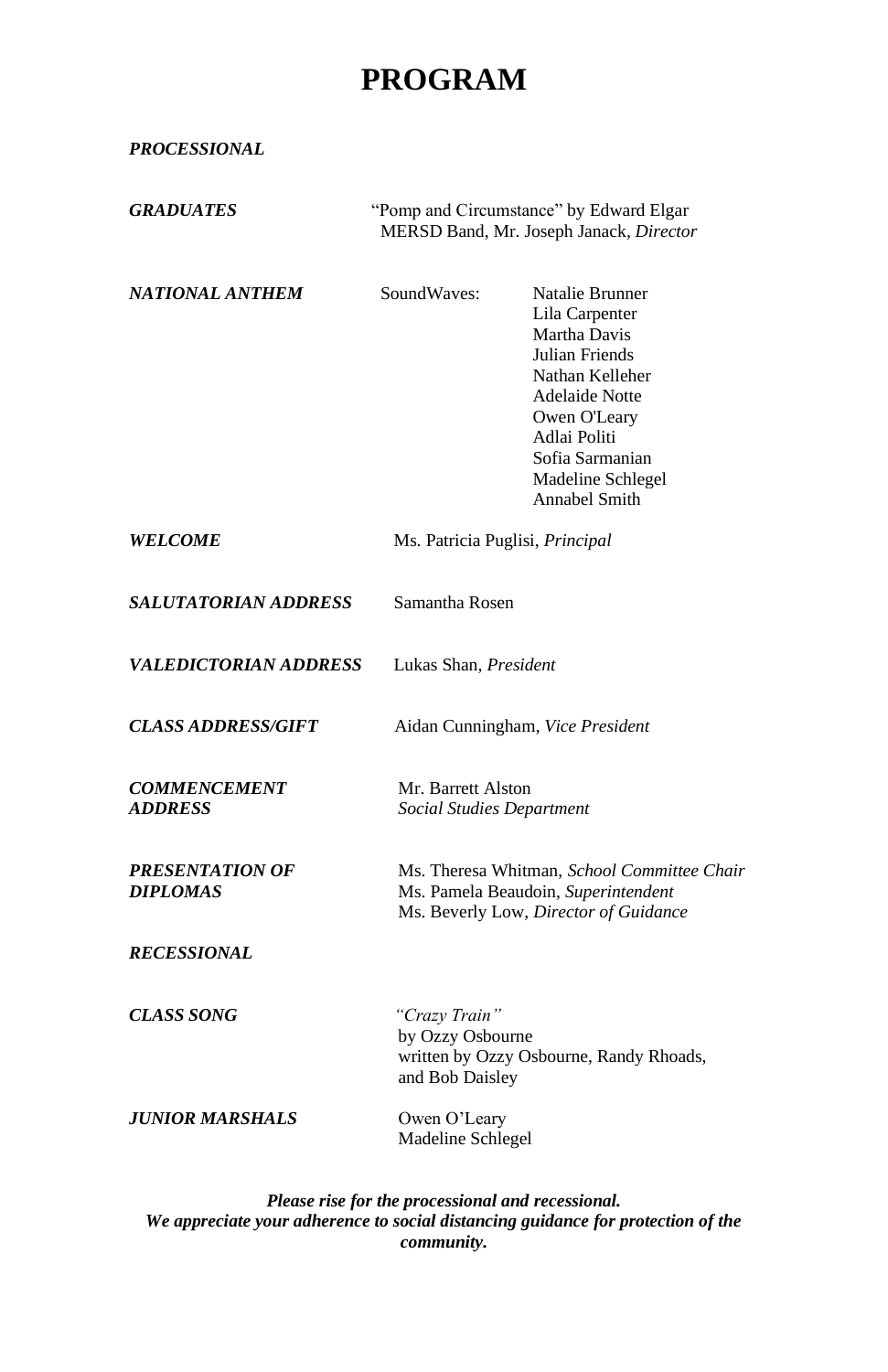## **SCHOLARSHIP AWARDS 2022**

### *The first group of scholarships is presented from monies under the management of the Manchester Essex Education Fund established in 1974 to support educational opportunities for the children of our community.*

JEREMIAH NOONAN MEMORIAL SCHOLARSHIP: Molly Machain GLORIA MÁRQUEZ-STERLING TANNER MEMORIAL SCHOLARSHIP: Charlotte Weld JOANNE AND JOHN GRAVES COMMUNITY SERVICE AWARD: Jessica Khani ANANIAN FAMILY SCHOLARSHIPS: Amelia Donnellan Valade, Ambrose Pallazolla RICHARD L. COBURN MEMORIAL SCHOLARSHIP: George Brown HERBERT G. SCHLEGEL SCHOLARSHIP: Beren Schmidt SALLY WELD MEMORIAL SCHOLARSHIPS: Emmet Sheahan, Christopher Siems, Jane Whitten SALLY WELD BOOK STIPEND: Andrew Torri FRIENDS OF THE MANCHESTER ESSEX EDUCATION FUND SCHOLARSHIPS: Haley Altieri, Nathan Kelleher, Daphne Kerber, Maxwell Kirk, Carson Komishane, Thomas Steriti, Sean Vendt VIRGINIA MACDONALD SCHOLARSHIP: Ema O'Neil WILLIAM SALTONSTALL SCHOLARSHIP: Nicholas MacFarland ABBIE CRAGG EATON MEMORIAL SCHOLARSHIP: Molly Machain BRUCE AND ALICE MAGOON MEMORIAL SCHOLARSHIP: Elorie Willwerth NATHANIEL C. ANDREWS SCHOLARSHIP: Tucker Bothwell ZACHARY RAUSEO MEMORIAL SCHOLARSHIP: Sofia Sarmanian NORMAN P. RAMOS SCHOLARSHIP: Andrew Amigo BERNICE FIAHLO MEMORIAL SCHOLARSHIP: Todd Rogers BENJAMIN CARR GRAYDEN SCHOLARSHIP: Gracie Susko JENNIE P. BROWN MEMORIAL SCHOLARSHIP: Julian Friends BERNICE BAKER LIPSETT MEMORIAL SCHOLARSHIP: Hailey Burnett DONALD A. TOWLE SCHOLARSHIPS: Alexander Everitt, Cole Falk MANCHESTER MEN'S RECREATION ASSOCIATION ALONG WITH THE RALPH KERSHAW TOURNAMENT OF FRIENDS COMMITTEE - RALPH KERSHAW MEMORIAL SCHOLARSHIPS: Shea Furse, Simon Rubin AARON SIERADZKI MEMORIAL SCHOLARSHIP: Colby Doane MANCHESTER ATHLETIC ASSOCIATION SCHOLARSHIPS: Sarah Baker, Tristan Rogers MERSD SCHOOL COMMITTEE DIRECTORS FUND SCHOLARSHIP: Lydia Berger 1972 DIRECTORS FUND SCHOLARSHIP: Owen Bappe 1974 DIRECTORS FUND SCHOLARSHIP: Julie Rousmaniere 1977 DIRECTORS FUND SCHOLARSHIP: Katherine Kuhl

ROGERS FAMILY DIRECTORS FUND SCHOLARSHIP: Madison Curran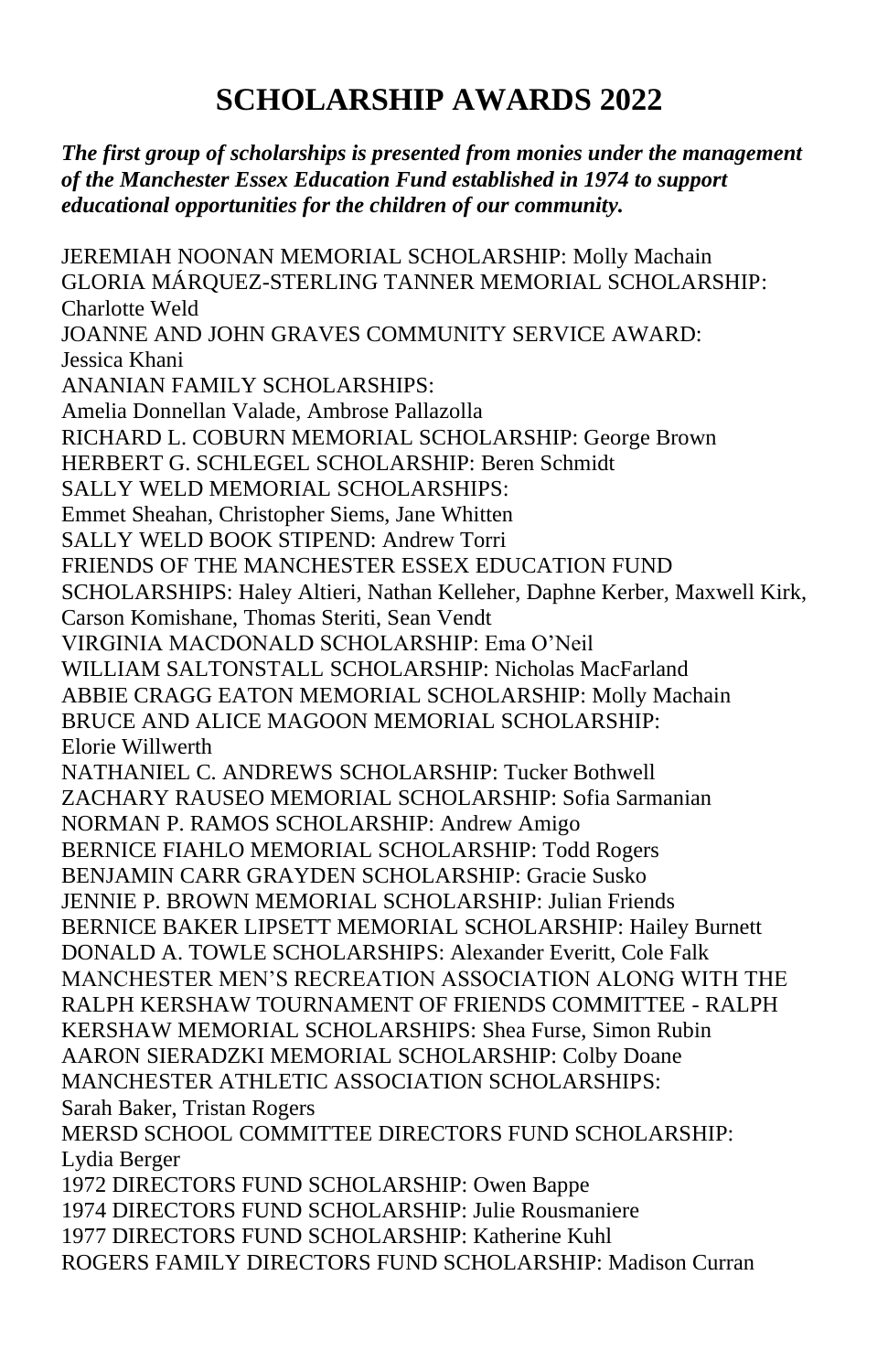#### *Manchester Essex Education Fund Scholarships continued:*

CAPE ANN SAVINGS BANK DIRECTORS FUND SCHOLARSHIP: Parker Brooks ESSEX SELECTBOARD DIRECTORS FUND SCHOLARSHIP: Nathaniel Tyler SAM ADAMS SERVICE AWARD SCHOLARSHIP: Aiden Harrison BENJAMIN H. GANNETT MEMORIAL SCHOLARSHIPS: Ambrose Pallazola, Gracie Susko MANCHESTER-ESSEX ROTARY CLUB SERVICE ABOVE SELF AWARDS: Jacob Brown, Isabella Thurlow

*In addition to the scholarships awarded through the Manchester Essex Education Fund there are a number of families, community groups and organizations that also annually give scholarships to graduates of Manchester Essex Regional High School.* 

J BARRETT & COMPANY MANCHESTER OFFICE SCHOLARSHIP: Lynn Benali FATHER JACK GENTLEMAN KNIGHTS OF COLUMBUS MEMORIAL SCHOLARSHIPS: Andrew Cressey, Aidan Cunningham, Christopher Daly, Emma Fitzgerald, Aiden Harrison, Colin Harrison, Ema O'Neil, Ambrose Pallazola, Ainsley Tully, Mairin Tully, Reese Tully MANCHESTER POLICE ASSOCIATION L. ALLAN ANDREWS, L. NEIL ANDREWS, RICHARD J. LYSIAK, AND KENNETH S. SUCHARSKI MEMORIAL SCHOLARSHIPS: Molly Machain, Vaughn O'Leary 2022 JIMMY HATCHER SCHOLARSHIPS FROM THE MANCHESTER CLUB, INC.: George Brown, Theophilus Brown, Colin Coyne, Christopher Daly, Colby Doane, Ava Kail, Lilly Marletta, Ambrose Pallazola, Elorie Willwerth NATHAN B. SARGENT SCHOLARSHIP FROM THE MANCHESTER WOMAN'S CLUB: Samantha Rosen ALICE FORBES PERKINS HOOPER SCHOLARSHIP FROM THE MANCHESTER WOMAN'S CLUB: Emma Ketchum MANCHESTER ESSEX BOOSTERS CLUB SCHOLARSHIPS: Amelia Donnellan Valade, Ambrose Pallazola, Luke Smith, Gracie Susko AMARAL BAILEY AMERICAN LEGION AUXILIARY UNIT 113 EDUCATIONAL AWARD SCHOLARSHIP: Andrew Cressey CAPE ANN CHAPTER OF THE DAUGHTERS OF THE AMERICAN REVOLUTION SCHOLARSHIP IN MEMORY OF SHIRLEY E. KLEIN: Olivia Gado MR. AND MRS. L. DEXTER WOODMAN SCHOLARSHIP: Luke Smith MANCHESTER MOTHERS CLUB SCHOLARSHIP: Emily Doucette MICHAEL G. AND ALEXANDER M. NAHATIS SCHOLARSHIP: Lilly Marletta LEAGUE OF WOMEN VOTERS OF CAPE ANN KATHERINE GROSS NUTBROWN SCHOLARSHIP: Isabella Thurlow BANKGLOUCESTER SCHOLARSHIP: Ava Kail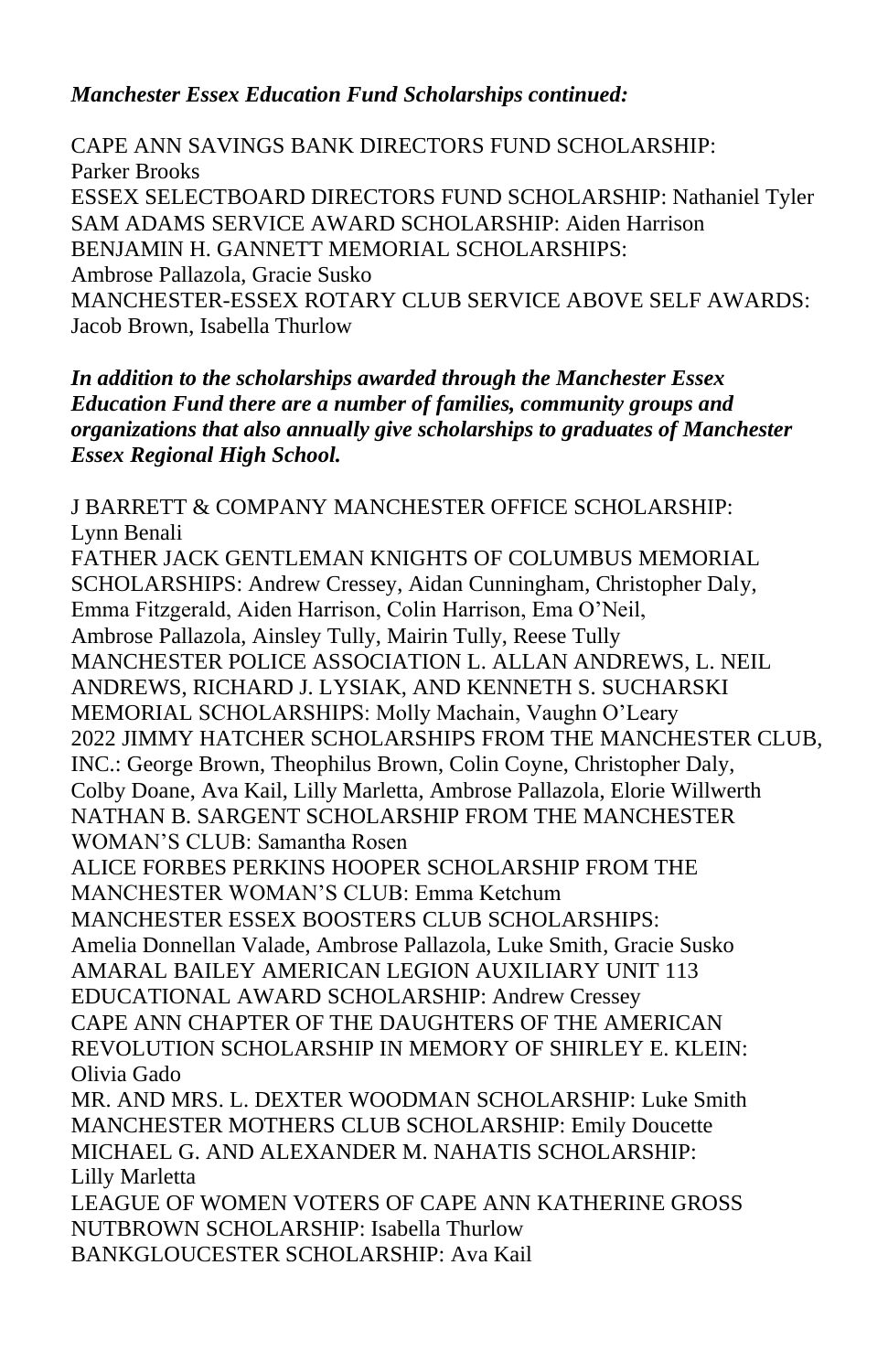MANCHESTER GARDEN CLUB SCHOLARHIPS: Ema O'Neil, Elorie Willwerth CAPE ANN SAVINGS BANK (MANCHESTER BRANCH) SCHOLARSHIPS: Emalia Collins, Ambrose Pallazola, Isabella Thurlow MANCHESTER SUMMERSTAGE SCHOLARSHIPS: Matthew Blackman, Nathan Kelleher MANCHESTER HISTORICAL MUSEUM SCHOLARSHIP: Olivia Gado ESSEX LIONS CLUB SCHOLARSHIP: Isabella Thurlow ESSEX VETERANS OF WWII MEMORIAL SCHOLARSHIPS: Owen Bappe, Alexandra Briggs, Colby Doane, Emily Doucette, Zachary Macdonald, Vaughn O'Leary, Isabella Thurlow C. NELSON HARDY MEMORIAL SCHOLARSHIP: Alexandra Briggs JOHN HENRY MOORE, JR. SCHOLARSHIPS: Hailey Burnett, Elizabeth Dunlap MR. AND MRS. L. DEXTER WOODMAN ESSEX SCHOLARSHIP: Isabella Thurlow RAMSDEN ACADEMIC ACHIEVEMENT AWARDS: Alexandra Briggs, Hailey Burnett, Zachary Macdonald, Isabella Thurlow GREATER CAPE ANN CHAMBER OF COMMERCE SYLVESTER "RED" DEERING SCHOLARSHIP: Jacob Brown

*On behalf of the faculty and staff and the Class of 2022 of Manchester Essex Regional High School, we would like to thank all of the families and organizations that made these awards possible. Your time, effort and generosity serve not only as an important source of financial assistance, but as a show of support and encouragement to these fine young people as they work toward their future goals.*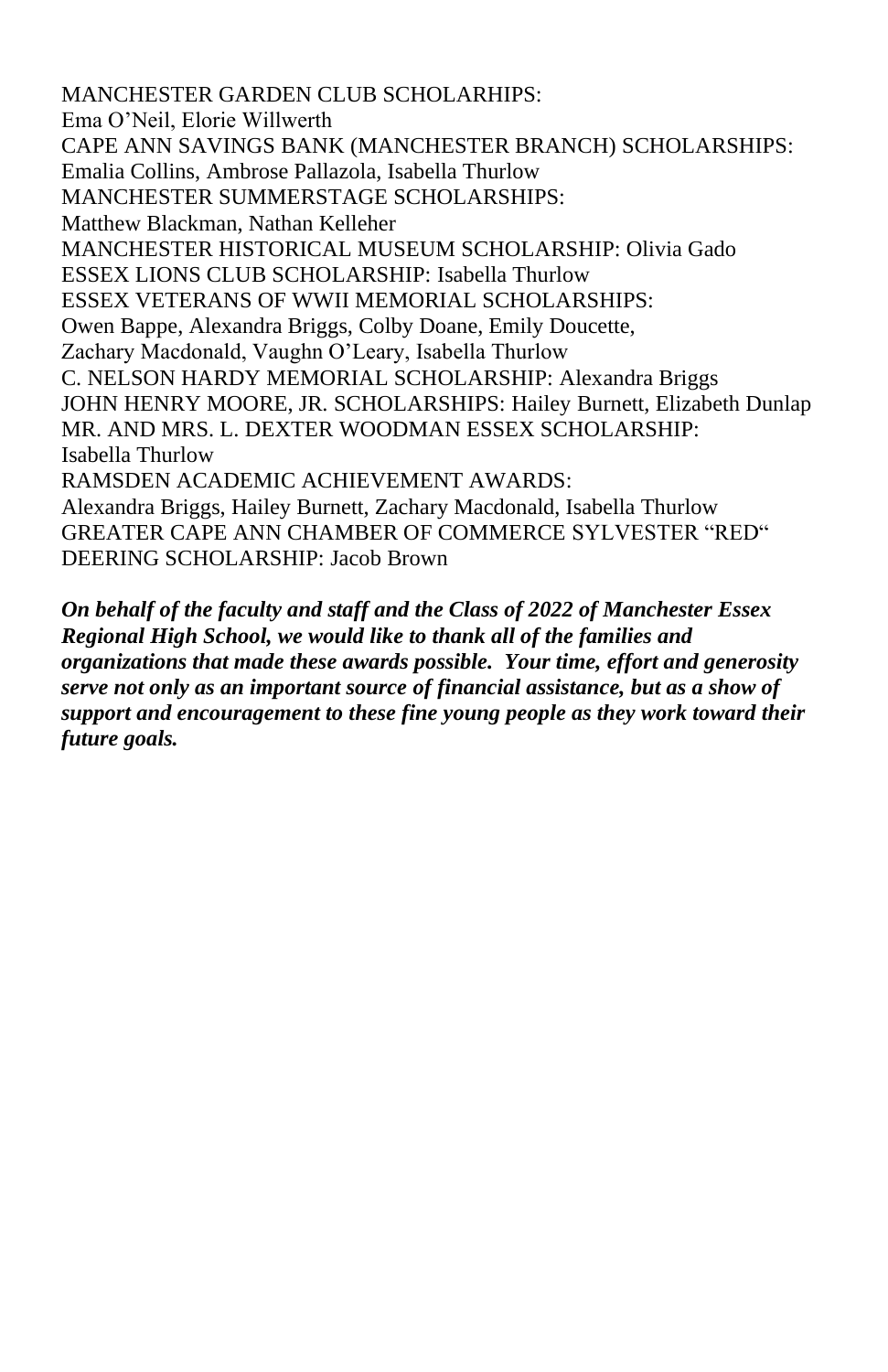## **SENIOR AWARDS 2022**

ADELE QUINCY ERVIN CITIZENSHIP AWARD: Gelsey McCue TOWN OF ESSEX SELECTMEN'S CITIZENSHIP AWARD: Katherine Kuhl CONGRESSIONAL GOLD MEDAL: Shea Furse SUPERINTENDENT'S AWARD: Lukas Shan MAGOON BOWL AWARD: Peter Chareas DAUGHTERS OF THE AMERICAN REVOLUTION AWARD: Olivia Gado MANCHESTER ESSEX SENIOR SCHOLARS: Lynn Benali, Lydia Berger, Alexandra Briggs, Parker Brooks, George Brown, Theophilus Brown, Hailey Burnett, Emilia Cicala, Andrew Cressey, Aidan Cunningham, Madison Curran, Amelia Donnellan Valade, Julian Friends, Shea Furse, Emma Ketchum, Jessica Khani, Carson Komishane, Katherine Kuhl, Cameron Light, Nicholas MacFarland, Lilly Marletta, Ema O'Neil, Adlai Politi, Samantha Rosen, Julia Rousmaniere, Beren Schmidt, Lukas Shan, Emmet Sheahan, Christopher Siems, Isabella Thurlow, Andrew Torri, Reese Tully, Nathaniel Tyler, Sean Vendt, Charlotte Weld, Elorie Willwerth NATIONAL HONOR SOCIETY HONOR CORDS: Owen Bappe, Lynn Benali, Lydia Berger, Alexandra Briggs, Parker Brooks, George Brown, Andrew Cressey, Aidan Cunningham, Madison Curran, Amelia Donnellan Valade, Alexander Everitt, Julian Friends, Shea Furse, Olivia Gado, Emma Ketchum, Jessica Khani, Carson Komishane, Katherine Kuhl, Cameron Light, Molly Machain, Lilly Marletta, Gelsey McCue, Ema O'Neil, Adlai, Politi, Samantha Rosen, Julia Rousmaniere, Simon Rubin, Beren Schmidt, Lukas Shan, Isabella Thurlow, Andrew Torri, Ainsley Tully, Mairin Tully, Reese Tully, Sean Vendt, Charlotte Weld, Elorie Willwerth, Emma Wonson NATIONAL ART HONOR SOCIETY RAINBOW GRADUATION CORDS: Luli Bartlett, Lydia Berger, Parker Brooks, Hailey Burnett, Amelia Donnellan Valade, Emily Doucette, Julian Friends, Molly Machain, Lilly Marletta, Adlai Politi, Julia Rousmaniere, Isabella Thurlow, Ainsley Tully, Mairin Tully, Reese Tully, Samantha Turner, Lily Zschau DECA COMPETITION AND CLASS EXPERIENCE SASHES: Haley Altieri, Alec Bachry, Lynn Benali, Parker Brooks, Jacob Brown, Emalia Collins, Aidan Cunningham, Madison Curran, Remsen Demeo, Cian Doyle, Colby Doyon, Katherine Kuhl, Eric Lico, William Mann, Thomas Moulton, Ambrose Pallazola, Theodoros Parianos, Matthew Puchniak, Luke Smith, Katherine Steck, Samantha Turner, Lily Zschau NATIONAL CHORAL AWARD: Charlotte Weld CHORAL SOUND TECH AWARD: Nathan Kelleher BAND DIRECTOR'S AWARD: Daphne Kerber JOHN PHILLIP SOUSA BAND AWARD: Sean Vendt LOUIS ARMSTRONG JAZZ AWARD: George Brown AP PSYCHOLOGY ACADEMIC EXCELLENCE AWARD: Parker Brooks AP COMPARATIVE GOVERNMENT ACADEMIC EXCELLENCE AWARD: John Pope SOCIOLOGY OUSTANDING STUDENT AWARD: Natasha Akerley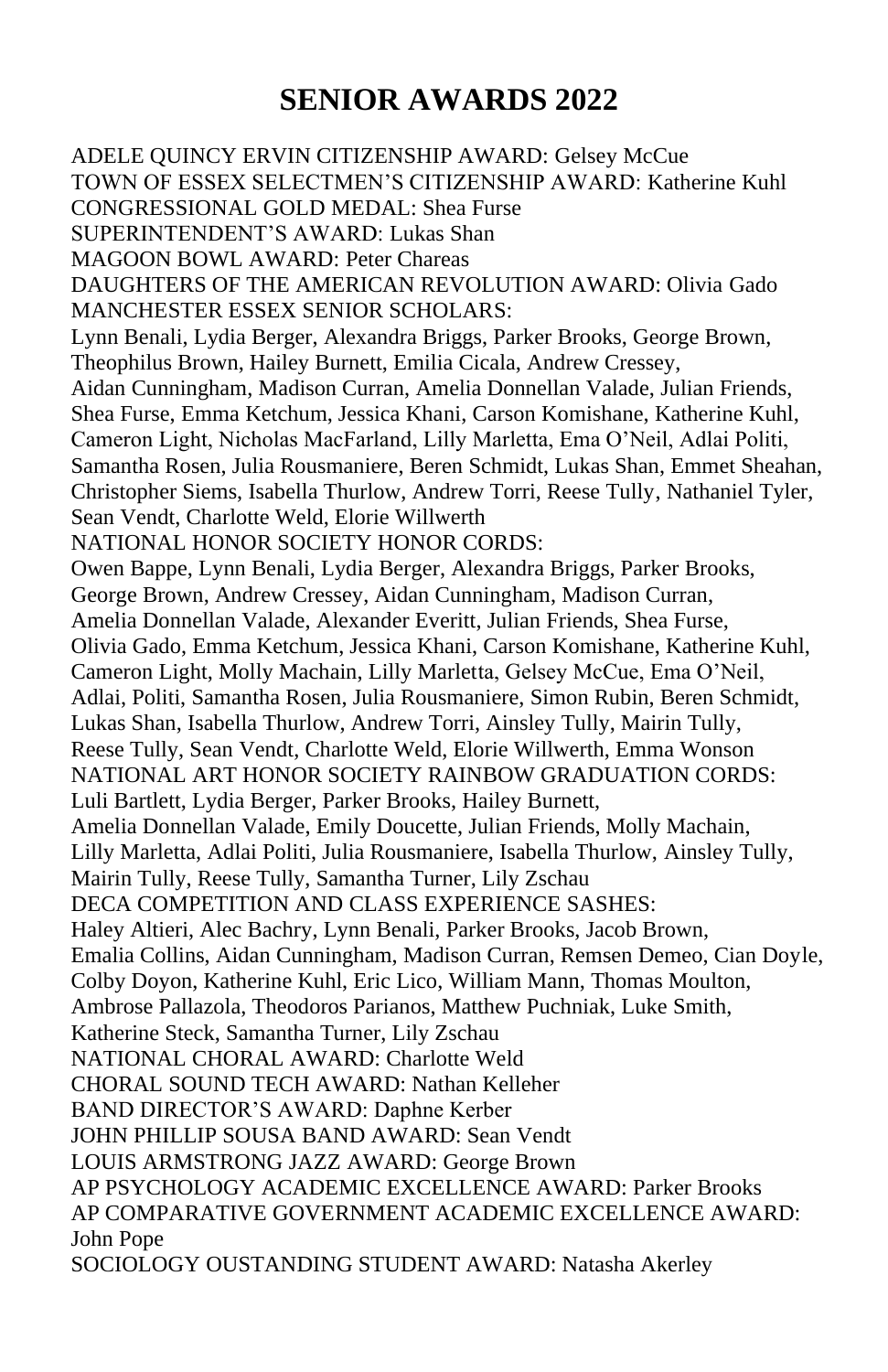FACING HISTORY AND OURSELVES ACADEMIC EXCELLENCE AWARD: Emilia Cicala

NATIONAL SPEECH AND DEBATE ASSOCIATION DEGREE OF EXCELLENCE: Andrew Torri

ENGLISH EXCELLENCE 12 AWARD: Lydia Berger

ENGLISH OUTSTANDING STUDENT 12 AWARD: Natasha Akerley

FRENCH V EXCELLENCE AWARD: Emilia Cicala

FRENCH V OUTSTANDING STUDENT AWARD: Catherine Parkins

SPANISH V EXCELLENCE AWARD: Samantha Rosen

SPANISH V OUTSTANDING STUDENT AWARD: Todd Rogers

THE VIRGINIA MACDONALD FOREIGN LANGUAGE AWARD: Ema O'Neil

THE MASSACHUSETTS STATE SEAL OF BILITERACY IN SPANISH: Parker Brooks, Aidan Cunningham, Amelia Donnellan Valade, Katherine Kuhl, Ema O'Neil, Samantha Rosen

THE MASSACHUSETTS STATE SEAL OF BILITERACY IN FRENCH: Emilia Cicala, Julia Rousmaniere, Lukas Shan

CALCULUS ACADEMIC EXCELLENCE AWARD: Beren Schmidt CALCULUS OUTSTANDING STUDENT AWARD: Parker Brooks QUANTITATIVE REASONING ACADEMIC EXCELLENCE AWARD: Gelsey McCue

QUANTITATIVE REASONING OUTSTANDING STUDENT AWARD: Simon Rubin

BUSINESS MANAGEMENT ACADEMIC EXCELLENCE AWARD: Ambrose Pallazola, Luke Smith

ENTREPRENEURSHIP ACADEMIC EXCELLENCE AWARD: Parker Brooks, Katherine Kuhl

ENTREPRENEURSHIP OUTSTANDING STUDENT AWARD: Aidan Cunningham

AP BIOLOGY ACADEMIC EXCELLENCE AWARD: Katherine Kuhl AP PHYSICS II ACADEMIC EXCELLENCE AWARD: Andrew Torri ANATOMY AND PHYSIOLOGY ACADEMIC EXCELLENCE AWARD: Alec Bachry

AP COMPUTER SCIENCE ACADEMIC EXCELLENCE AWARD: Beren Schmidt

EXCELLENCE IN ROBOTICS AWARD: Aidan Cunningham WILLIAM GATES MEMORIAL OUTSTANDING MALE ATHLETE AWARD: Aidan Cunningham

PRINCIPAL'S OUTSTANDING FEMALE ATHLETE AWARD: Parker Brooks DONALD CURRAN ATHLETIC SERVICE AWARD: Ambrose Pallazola ROBERT S. PALINSKI AWARD FOR LEADERSHIP/SPORTSMANSHIP: Amelia Donnellan Valade

HARDY NALLEY ATHLETIC AWARD FOR COMMUNITY/LEADERSHIP/ SPORTSMANSHIP: Emma Fitzgerald

ATHLETIC DIRECTOR'S AWARD FOR 4 SPORT STUDENT ATHLETE: Parker Brooks, Aidan Cunningham, Amelia Donnellan Valade, Maxwell Kirk, Ambrose Pallazola, Luke Smith

CRAIG MCCOY VOLUNTEER SERVICE AWARD: Grace Pallazola